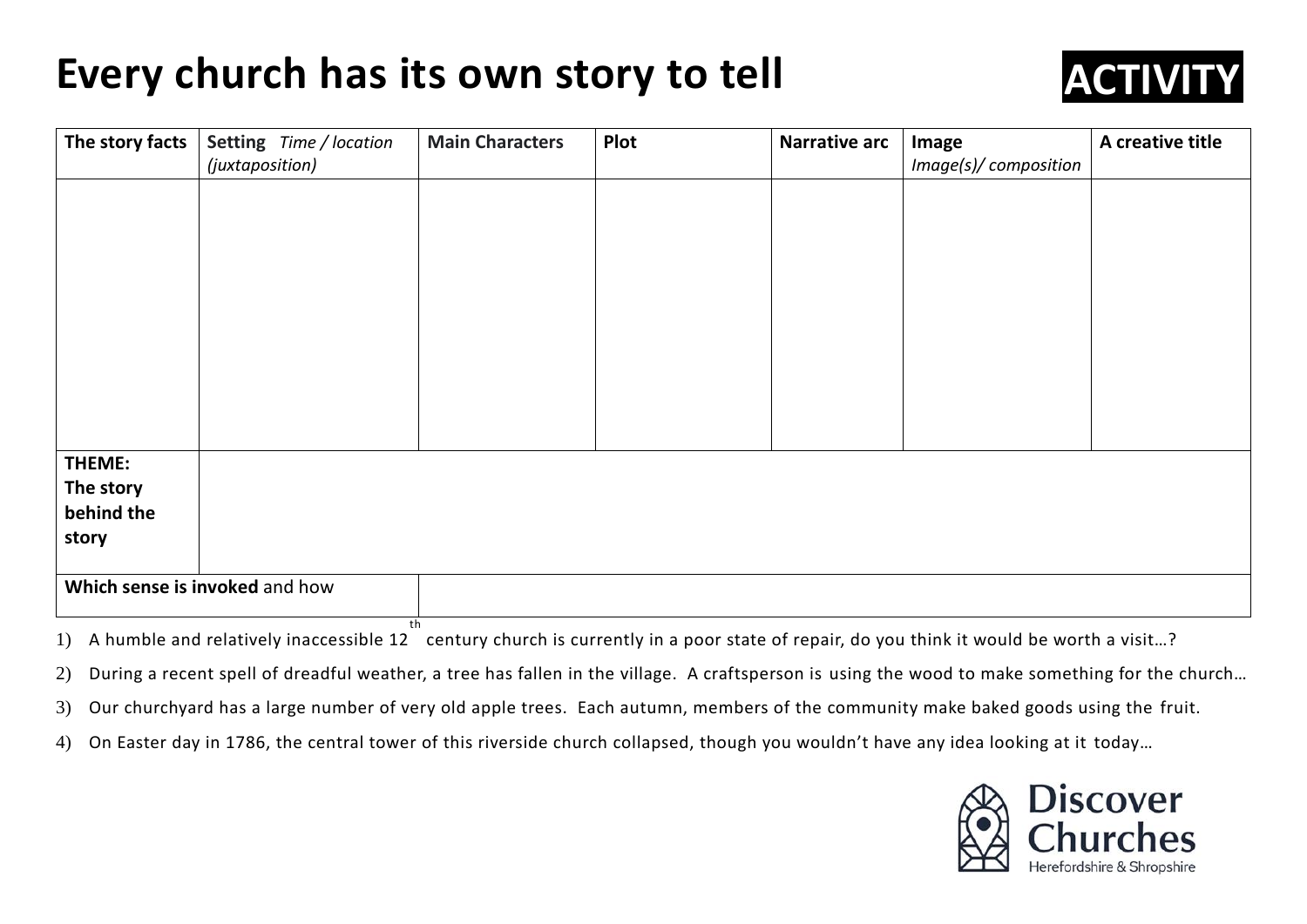## **Every church has its own story to tell**



Think about how storytelling might apply to your own church, its history and your current activities… content exists everywhere!

Write down the 5 most important:

| People                   |
|--------------------------|
| <b>Places</b>            |
| Objects                  |
| <b>Historical events</b> |
| <b>Social events</b>     |
| <b>Current projects</b>  |
| <b>Partnerships</b>      |